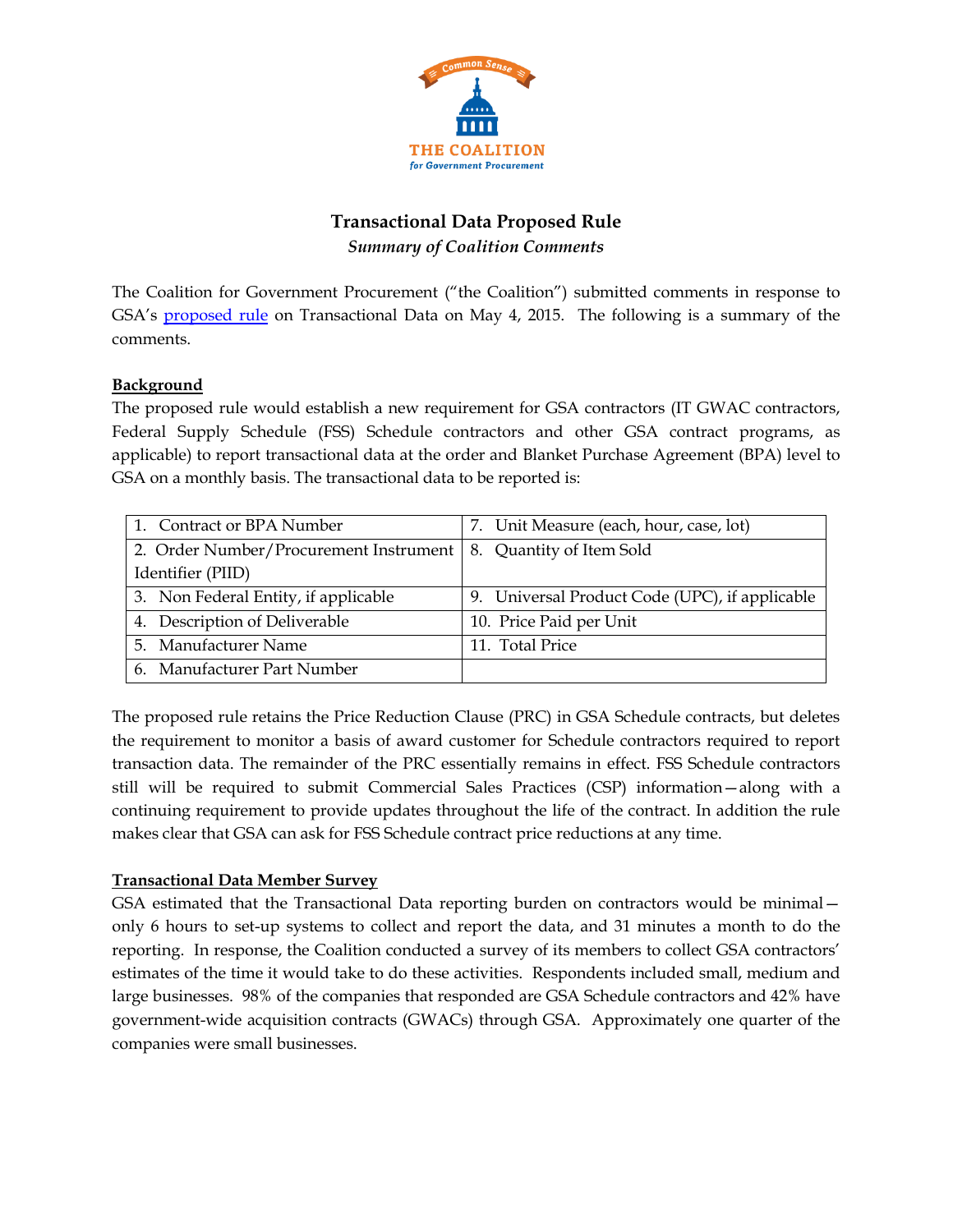The survey results revealed that GSA's estimate of the burden on contractors was grossly understated. Average estimates provided by Coalition members were much higher than GSA estimates.



Further, GSA contractors estimated that the total cost of implementing the transactional data would be \$814,700,534— *30 times* the government's estimate of approximately \$24 million.

According to the proposed rule, contractors would experience a lesser compliance burden as a result of the rule. GSA estimated that the additional burden of the transactional data reporting would be offset by a reduced burden of the Price Reductions Clause (PRC) by removing the requirement to monitor Basis of Award (BOA) customers. However, the proposed change to the PRC does not reduce the compliance burden as the rule still allows the government the ability to ask a contractor for updates to the disclosures on its commercial sales format. As a result, this PRC burden does not go away—the transactional data rule actually increases the total administrative burden on contractors rather than reducing it.

### **Additional Concerns with Proposed Rule**

The Coalition also addressed numerous contractor concerns with the rule in the comments including:

- 1. The proposed rule is not reasonably constructed to achieve GSA's stated objectives of:
	- a. Improving GSA's ability to conduct meaningful price analysis and reduce price variability
	- b. Validating fair and reasonable pricing
	- c. Improve GSA customers ability to compare prices
- 2. A system that continually drives down prices without regard to terms and conditions negatively impacts the supplier base, particularly small businesses, and ultimately the Federal customer
- 3. The proposed rule does not adequately protect confidential commercial information